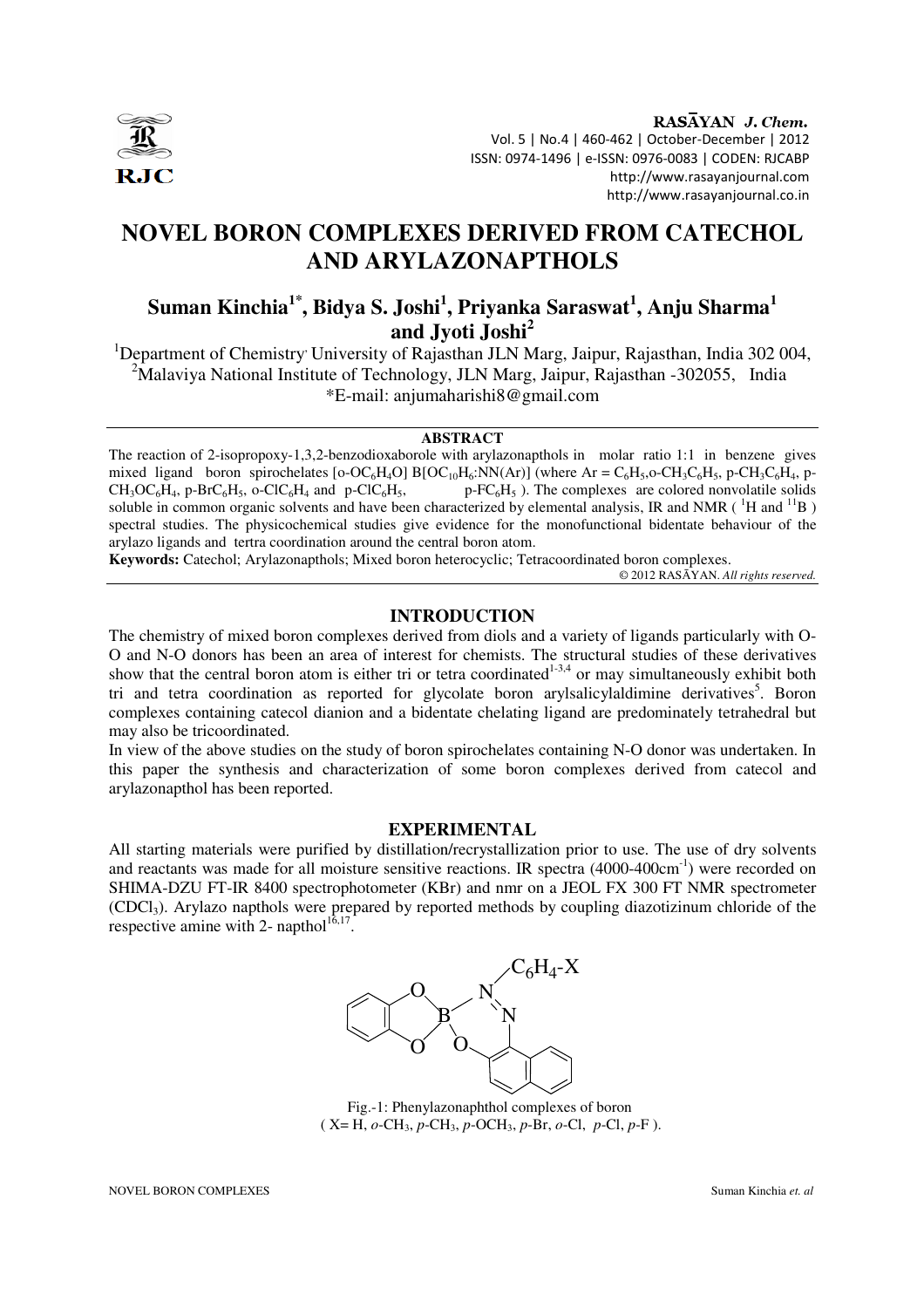#### RASAYAN J. Chem.

Vol. 5 | No.4 | 460-462 | October-December | 2012

#### **Preparation of 2-arylazo-1,3,2-benzodioxaborole**

The general procedure adopted for the synthesis of the 2-arylazo-1,3,2- benzodioxaboroles,  $[OC_6H_4O]B$ (AAN) is discussed.A solution of 2-isopropoxy-1,3,2-benzodioxaborole and 1-arylazo-2-naphthol (1:1) in dry benzene was refluxed on a fractionating column for 10 hours. The course of the reaction was monitored by estimation of the liberated isopropanol. On completion of the reaction the excess solvent was removed under reduced pressure. The reddish products obtained were purified by recrystallization with benzene: n-hexane mixture (80:20) (yield 80-90%).

#### **RESULTS AND DISCUSSION**

Arylazonapthols display ketohydrazone-azoenol tatumerism and mainly exist in the azohydroxy tautomeric form. The hydrogen bonding in these derivatives is abnormally strong, they form intramolecular resonance assisted H-bonds and there tautomeric behavior is influenced by substents in the phenylazo moiety <sup>6,7</sup>.

The mixed ligand 2-(1-arylazo-2-naphthol)-1,3.2-benzodioxaboroles derivatives were prepared by the reaction of 2-isopropxy-1,3,2-benzodioxaborole with 1-arylazo-2-naphthol in 1:1 molar ratio in benzene. The preparative and characterization data of the complexes is given in Table-1.

The IR spectra of the complexes shows the absence of the intramolecular H-bonded  $v(N-H)$  or  $v(O-H)$ band for the ketohydrozone and azoenol tautomeric forms present in the spectra of the free ligands at ~3100 cm<sup>-1</sup>. The band at 1545-1540 cm<sup>-1</sup> has been assigned to a  $v(N^{...}N)$  vibration<sup>8</sup>.

A medium intensity bands in the region 740-745 cm<sup>-1</sup> and  $1275-1300$  cm<sup>-1</sup> have been assigned to  $v(B-N)$ and  $v(C-O-B)$  stretching modes<sup>9</sup>. The IR spectra of the complexes show the absence of the intense bands in the region 1310-1380 cm<sup>-1</sup> characteristic for tri-coordinated boron-oxygen compounds<sup>10</sup>. The important peaks observed for the complexes are given in Table-1.

| S.No.            | Reactants                                |              | $M.P.(^0C)$  | Analysis |             | $IR(cm^{-1})$ |                     |          | <b>NMR</b>               |          |          |
|------------------|------------------------------------------|--------------|--------------|----------|-------------|---------------|---------------------|----------|--------------------------|----------|----------|
|                  | Ligand                                   | $[0 -$       | $(\%$ Yield) | $B\%$    | $Pr^iOH(g)$ | $v(N=N)$      | $v(B \leftarrow N)$ | $V(C-O-$ | $\rm ^1H$                |          | $^{11}B$ |
|                  | Arylazo                                  | $O B(OPr^i)$ |              | Found    | Found       |               |                     | B)       | $CH3$ or                 | $Ar-$    |          |
|                  | (g)                                      | (g)          |              | (Calcd.) | (Calcd.)    |               |                     |          | OCH <sub>3</sub>         | Η        |          |
| 1.               | $C_6H_5NN$ :                             | 1.18         | 178          | 2.91     | 0.36        | 1545          | 740                 | 1275     | $\overline{\phantom{a}}$ | $6.83-$  | 7.32     |
|                  | (1.65)                                   |              | (86)         | (2.95)   | (0.39)      |               |                     |          |                          | 8.08     |          |
| 2.               | $O-$                                     | 1.37         | 192          | 2.81     | 0.41        | 1540          | 745                 | 1280     | 2.33                     | $6.91 -$ | 7.29     |
|                  | $CH3C6H4NN:$                             |              | (83)         | (2.84)   | (0.46)      |               |                     |          |                          | 8.10     |          |
|                  | (2.02)                                   |              |              |          |             |               |                     |          |                          |          |          |
| $\overline{3}$ . | $p-$                                     | 1.33         | 186          | 2.79     | 0.42        | 1535          | 745                 | 1285     | 2.34                     | $6.92 -$ | 7.36     |
|                  | $CH3C6H4NN:$                             |              | (85)         | (2.84)   | (0.46)      |               |                     |          |                          | 8.08     |          |
|                  | (1.96)                                   |              |              |          |             |               |                     |          |                          |          |          |
| 4.               | $p-$                                     | 1.26         | 183          | 2.65     | 0.39        | 1540          | 745                 | 1295     | 3.62                     | $6.85 -$ | 7.41     |
|                  | $OCH3C6H4NN:$                            |              | (81)         | (2.72)   | (0.42)      |               |                     |          |                          | 8.00     |          |
|                  | (1.97)                                   |              |              |          |             |               |                     |          |                          |          |          |
| 5.               | $p-BrC_6H_4NN$ :                         | 2.37         | 191          | 2.36     | 0.39        | 1540          | 750                 | 1280     | $\overline{\phantom{a}}$ | $6.84-$  | 7.40     |
|                  | (1.30)                                   |              | (86)         | (2.42)   | (0.43)      |               |                     |          |                          | 8.01     |          |
| 6.               | $o$ -ClC <sub>6</sub> H <sub>4</sub> NN: | 1.50         | 171          | 2.63     | 0.54        | 1545          | 750                 | 1295     | $\overline{a}$           | $6.81 -$ | 7.34     |
|                  | (2.38)                                   |              | (84)         | (2.69)   | (0.50)      |               |                     |          |                          | 8.05     |          |
| 7.               | $p$ -ClC <sub>6</sub> H <sub>4</sub> NN: | 1.16         | 167          | 2.61     | 0.42        | 1540          | 740                 | 1300     | $\overline{a}$           | $6.83-$  | 7.45     |
|                  | (1.84)                                   |              | (87)         | (2.69)   | (0.38)      |               |                     |          |                          | 8.05     |          |
| 8.               | $p$ -FC $_6$ H <sub>4</sub> NN:          | 2.57         | 201          | 2.78     | 0.57        | 1535          | 745                 | 1285     | $\overline{a}$           | $6.90 -$ | 7.38     |
|                  | (1.73)                                   |              | (88)         | (2.81)   | (0.86)      |               |                     |          |                          | 8.07     |          |

Table-1: Preparative and spectral data of 2-(1-arylazo-2-naphthoxolate)-1,3,2-benzodioxaboroles.

The spectra of the complexes were recorded in CDCl<sub>3</sub> using TMS as internal standard. The signals observed are summarized in Table-1. The  ${}^{1}H$  nmr spectra of the organyloxy (phenylazonaphtholate) boranes show the absence of the N-H/O-H proton signal observed in the spectra of the free azo ligands<sup>11</sup>. The spectra show signals for the aryl protons at  $\delta$  6.8 -  $\delta$  8.10 ppm. In some complexes the CH<sub>3</sub>- and – OCH<sub>3</sub> proton signals of the substituted methyl and methoxy group in the azophenyl moiety are observed at  $\delta$  2.3-2.4 and  $\delta$  3.7 ppm respectively<sup>12</sup>.